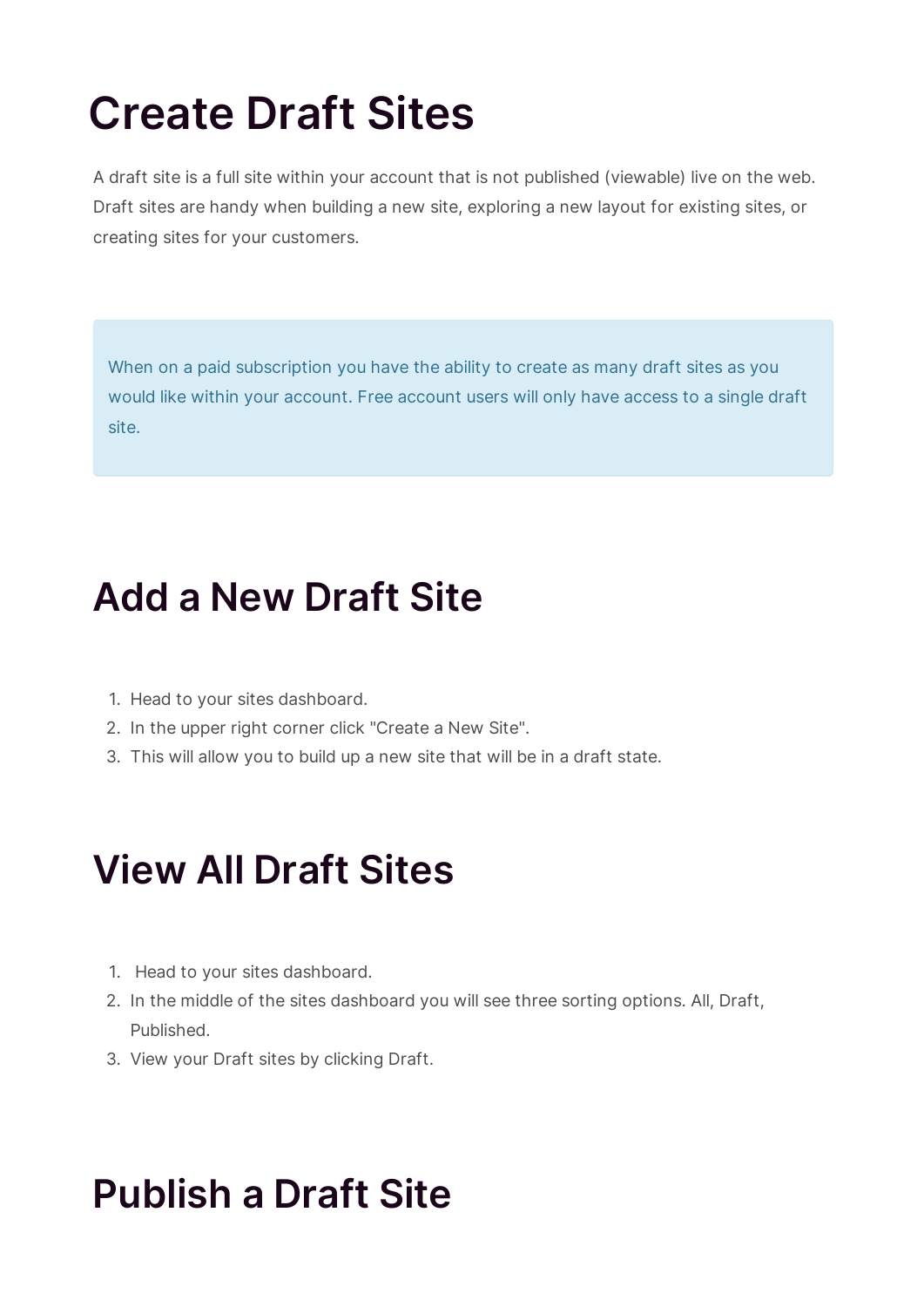When you are ready to attach a custom domain and share your site, you can publish it from a draft state.

- 1. Head to your sites dashboard.
- 2. Select the site you would like to publish.
- 3. When in the site dashboard, click "Publish Site" in the upper right corner of the page.
- 4. You can then add an additional site licence to your subscription.
- 5. Once added, your site will be published and allow you to attach a custom domain.

### **Unpublish a Draft Site**

- 1. Head to your sites dashboard.
- 2. Select the site you would like to unpublish.
- 3. Click Site Settings and head to the Domain setup and SSL section.
- 4. Click "Unpublish" to un-publish the site.

When a site is unpublished it will not longer be visible on the web under the .pagecloud.com placeholder domain or a custom domain.

#### **Transfer Draft Sites to Another Account**

When making a Draft site for a customer, you may want to transfer that site into their account.

You will need to reach out to support@pagecloud.com or contact us via the in-app chat to move the site between accounts.

The support team will need to know the following information: